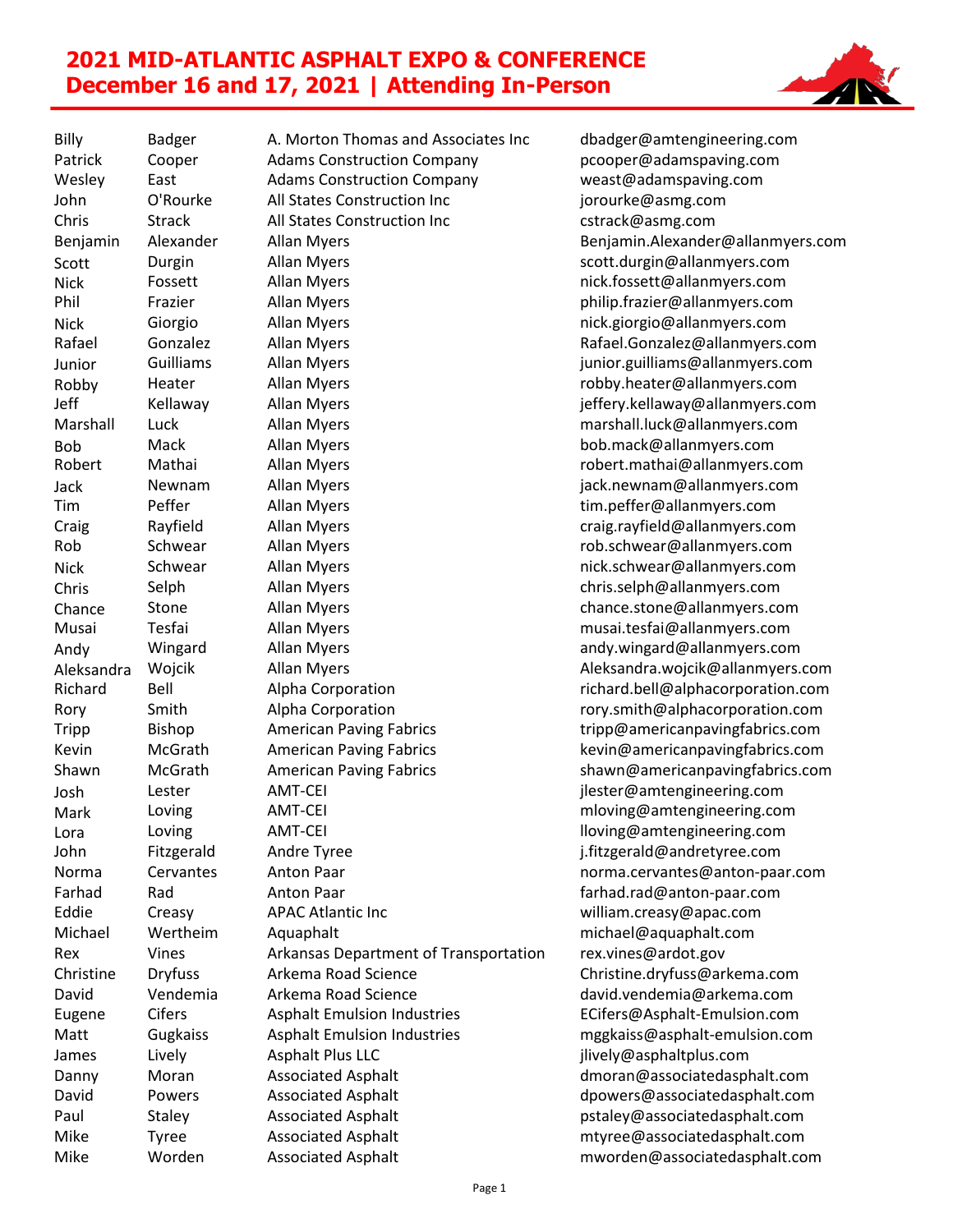| Charles        | Alexander      |
|----------------|----------------|
| Jeff           | Baugh          |
| Floyd          | Cheek          |
| Brian          | Grey           |
| Steve          | Jones          |
| Cory           | McGarity       |
| Tommy          | McLain         |
| Scott          | Nash           |
| Richard        | Schreck        |
| Todd           | Smith          |
| Chris          | Frost          |
| Kyle           | Hammon         |
| <b>Travis</b>  | Menefee        |
| Doug           | Menefee        |
|                |                |
| Molly          | Berry          |
| Tanya          | Nash           |
| Mike           | Agnor          |
| Wray           | <b>Brubeck</b> |
| Scott          | Decker         |
| jon            | Ghidoni        |
| James          | Hickman        |
| Charles        | Powell         |
| <b>Bernie</b>  | Malonson       |
| Brian          | Orr            |
| Levi           | Senter         |
| <b>Blair</b>   | Williams       |
| John           | Friedrich      |
| Carl           | Voigt          |
| Amanda         | Hufft          |
| John           | Moore          |
| James          | Ross           |
| <b>Brandon</b> | <b>Adkins</b>  |
| David          | Houser         |
| <b>Brett</b>   | Tignor         |
| James          | Blankenship    |
| Phil           |                |
|                | Blankenship    |
| Lee            | Gettings       |
| Scott          | Quire          |
| Kenneth        | Arthur         |
| Andrew         | Barbour        |
| Dewayne        | Blizzard       |
| Eddie          | Blount         |
| Jerome         | Christian      |
| Frank          | Davis          |
| Bill           | Dews           |
| Brandon        | Lafond         |
| James          | Phillips       |
| Joseph         | Pinkard        |
| Andre          | Royal          |
| Jason          | Tincher        |
| Andy           | Wimmer         |
| Juan           | Almonte        |
| Keith          | Anderson       |
| Kevin          | Anderson       |
| Grayson        | Brooks         |
| Robert         | Carev          |
|                |                |

Astec **Astec Astec Astec Astec Astecindustries.com** Astec **Floward Cheek**  $\omega$  astecindustries.com Astec **Britan Grey Astec as a Green Construction** by by based by a based of the set of the base of the base of th Astec and the Steve Jones Astecindustries.com Astec **Cory McGarity Astec corpusation** corresponding to the corresponding to the corresponding to the corresponding to the corresponding to the corresponding to the corresponding to the corresponding to the corresponding Astec **The Community McClain Astec tmclain@astecindustries.com** Astec and the snash  $@$  astecindustries.com Astec **Richard Schreek Astec rschreck@astecindustries.com** Astec **The Smith Astec tsmith@astecindustries.com** Astec Industries and according to the Christ Astec Industries.com ATCO Transport Inc travis@atcohauling.com ATCO Transport Inc and the mental doug@atcohauling.com ATS and the consulting method of the molecular method of the molecular method of the molecular method of the m ATS tnash@ats.consulting BASF Corporation bernie malonson@basf.com BASF Corporation brian.orr@basf.com Benchmark Tool and Supply lsenter@benchmarksupply.com John Friedrich Bitumar USA John.Friedrich@bitumar.com Bitumar USA carl.voigt@bitumar.com Amanda Hufft Blacklidge Emulsions ahufft@blacklidge.com Blacklidge Emulsions imoore@blacklidge.com Blacklidge Emulsions iross@blacklidge.com Blakemore Construction Corp badkins@blakemoreva.com Blakemore Construction Corp dhouser@blakemoreva.com Blakemore Construction Corp btignor@blakemoreva.com Bluegrass Testing and the Gettings@bluegrasstesting.com Bluegrass Testing squire@bluegrasstesting.com Boxley Materials Company ken.arthur@boxley.com Boxley Materials Company andrew.barbour@boxley.com Boxley Materials Company dewayne.blizzard@boxley.com Boxley Materials Company eddie.blount@boxley.com Boxley Materials Company ierome.christian@boxley.com Boxley Materials Company frank.davis@boxley.com Boxley Materials Company bill.dews@boxley.com Boxley Materials Company lafondb99@gmail.com Boxley Materials Company iames.phillips@boxley.com Boxley Materials Company intersection provides a loseph.pinkard@boxley.com Boxley Materials Company andre.royal@boxley.com Boxley Materials Company iason.tincher@boxley.com Andy Wimmer Boxley Materials Company andy.wimmer@boxley.com Branscome Inc **Branscome** Inc **and Almonte Branscome.com** Branscome Inc Branscome Inc andersonk@branscome.com Branscome Inc brooksg@branscome.com

Astec **Astec** calexander@astecindustries.com Astec Industries extending the Hammon Controller extending to the Hammon Controller extending to the Hammon Controller extending to the Hammon Controller extending to the Hammon Controller extending to the Hammon Controlle B & S Contracting Inc magnor @bandscontracting.com B & S Contracting Inc **B** & S Contracting Inc wbrubeck@bandscontracting.com B & S Contracting Inc Secret B & S Contracting Inc state of the sdecker@bandscontracting.com B & S Contracting Inc increase ighidoni@bandscontracting.com B & S Contracting Inc income income income income income income income income income income in the second second second in  $\mathbb{R}$ B & S Contracting Inc Charles Contracting Inc cpowell@bandscontracting.com Benchmark Tool and Supply bwilliams@benchmarksupply.com Blankenship Asphalt Tech & Training james@blankenshipasphalttech.com Phil Blankenship Blankenship Asphalt Tech & Training phil@blankenshipasphalttech.com

obert Carey Branscome Inc careyr@branscome.com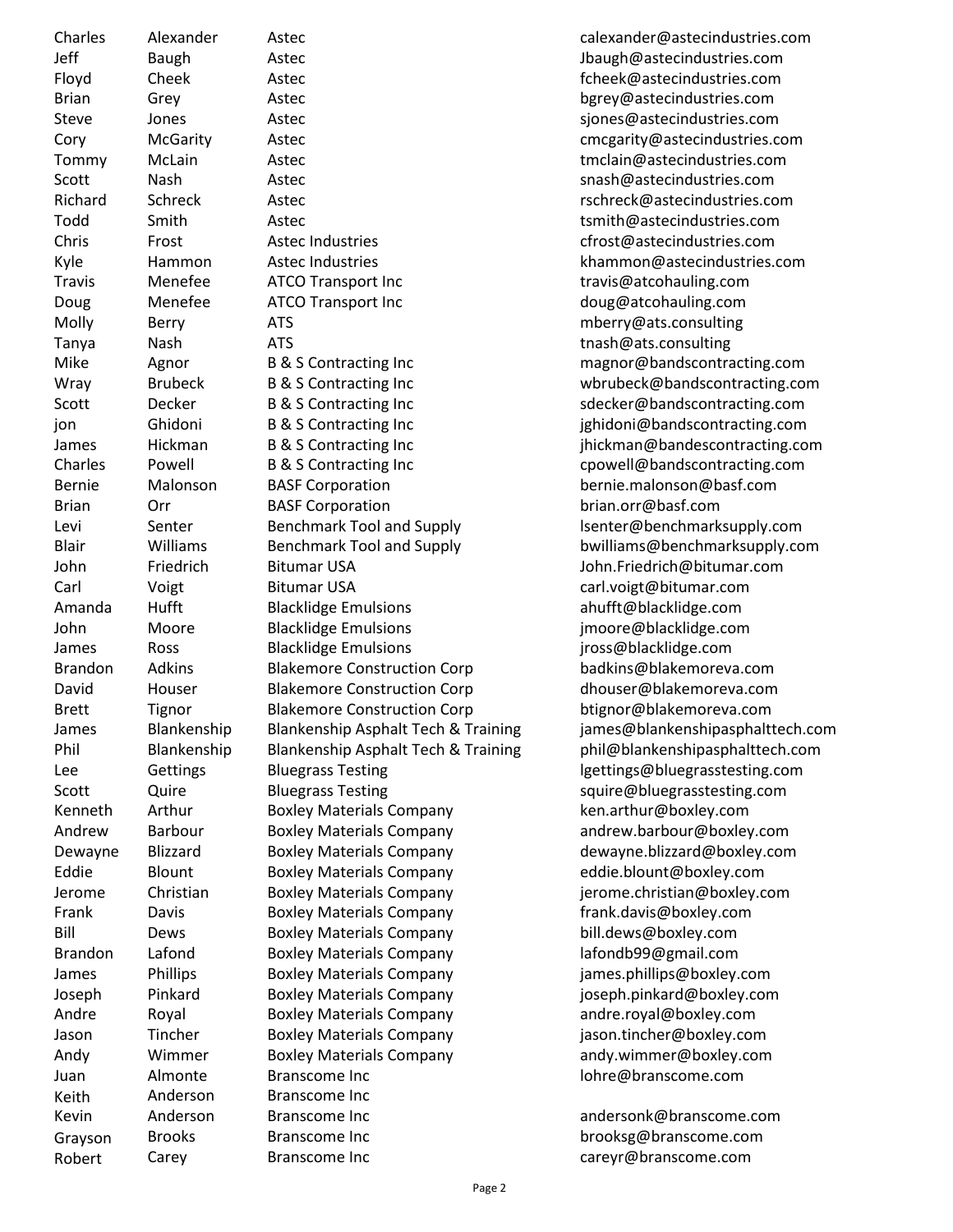| Robert          | Carey Jr           |
|-----------------|--------------------|
| Joe             | Clary              |
| Kelvin          | Colemar            |
| Steve           | Crawley            |
| Harold          | Douglas            |
|                 | Dunlave            |
| Jason           | Edward:            |
| Danny           |                    |
| Max             | Gonzale            |
| Sidney          | Hazelwo            |
| Bobby           | Hedrick            |
| Kevin           | Jones              |
| <b>Buddy</b>    | League             |
| Lee             | Liptak             |
| Eddie           | Lohr               |
| Richard         | Miffin             |
| Parker          | Mills              |
| Leigh           | Musselr            |
| Jade            | Santos             |
| Maurice         | Spurlocl           |
| Mary            | <b>Starr</b>       |
|                 | Stith              |
| Larry<br>David  | Turner             |
|                 | Van Sick           |
| Mike            |                    |
| Kenneth         | Wise               |
| Jamie           | Wyche              |
| David           | <b>Bransco</b>     |
| Shaila          | <b>Bransco</b>     |
| David           | <b>Bransco</b>     |
| Eric            | Lowry              |
| Ryan            | Speck              |
| David           | Wample             |
| Abe             | Zeiger             |
| David           | Singer             |
| Shawn           | Boyce              |
| Antonio         | Castillo           |
|                 |                    |
| Dashaun         | Colemar            |
| Julio           | Figueroa           |
| Jerome          | Gray               |
| Marco           | Pineda             |
| <b>Steve</b>    | Haughto            |
| Lynn            | Chapma             |
| <b>Brody</b>    | McCuist            |
| Mark            | Dorner             |
| Frank           |                    |
|                 | Harris             |
| <b>Sterling</b> | Mark               |
| Jenna           | Peckma             |
|                 |                    |
| Thompson        | Scott              |
| Mellott         | Wayne              |
| David           | Fricke             |
| David           | <b>Bradeso</b>     |
| Matthew         | Ciuros             |
| <b>Steve</b>    | Cooke              |
| Edward          | Dalrymp            |
| Ed<br>Adam      | Dalrymp<br>English |

Branscome Inc. Branscome Inc **Branscome** Inc claryj@branscome.com n and Branscome Inc coleman Report of the Coleman Branscome.com Branscome Inc crawleys@branscome.com Branscome Inc douglash@branscome.com y Branscome Inc Dunlaveyj@branscome.com s Branscome Inc edwardsd@branscome.com s Branscome Inc gonzales Branscome.com ood Branscome Inc hazelwoods@branscome.com Branscome Inc hedrickb@branscome.com Branscome Inc increases and increases are increased by ionesk@branscome.com Branscome Inc **Example 2018** leagueb@branscome.com Branscome Inc **Branscome** Inc lohre@branscome.com Eddie Lohr Branscome Inc lohre@branscome.com Branscome Inc miffin Branscome.com **Branscome Inc** mills branscome.com nan Branscome Inc **Musselman** Branscome Inc lmusselman @branscome.com Branscome Inc santosj@branscome.com k Branscome Inc spurlockm@branscome.com Branscome Inc metals are much more increased by matter and matter and matter and more increased by metals and m Branscome Inc stithl@branscome.com Branscome Inc turnerd@branscome.com el Branscome Inc van Sickelm@branscome.com Branscome Inc **Branscome** Inc wisek@branscome.com Branscome Inc **Branscome** Inc wychej@branscome.com me Branscome Paving Company **Example 20** davidjr@branscomepaving.com me Jr Branscome Paving Company davidjr@branscomepaving.com Branscome Paving Company davidir@branscomepaving.com Branscome Paving Company rspeck@branscomepaving.com Branz Technologies Inc abez@branztech.com Brothers Paving & Concrete Corp sboyce@brotherspaving.com Antonio Castillo Brothers Paving & Concrete Corp bcash@brotherspaving.com n associates Brothers Paving & Concrete Corp dcoleman @brotherspaving.com a Tulio Brothers Paving & Concrete Corp bcash@brotherspaving.com Brothers Paving & Concrete Corp jgray@brotherspaving.com Brothers Paving & Concrete Corp bcash@brotherspaving.com on Cargill Bio Industrial steve\_Haughton@cargill.com In Carlton Scale Company **Lynn** Carlton Scale Company **Lehapmon** Carlton Scale Company Brody McCuiston Carlton Scale Company bmccuiston@carltonscale.com Carter Machinery meterling@albancat.com Carter Machinery **Example 20** and the Wayne Weilder Wayne Carter Machinery Chase Corporation dfricke@chasecorp.com n Chemung Contracting Corp **dbradeson@dalholding.com** Chemung Contracting Corp mciuros@dalholding.com Chemung Contracting Corp scooke@dalholding.com Edward Dalrymple Chemung Contracting Corp edalrymple@dalholding.com ole III Chemung Contracting Corp 3eddal@dalholding.com Chemung Contracting Corp aenglish@dalholding.com

me Branscome Paving Company dbranscome@branscomepaving.com er Branscome Paving Company by a dwampler@branscomepaving.com Braven Environmental designer and designer abravemental designer and the Braven Environmental.com Carter Machinery **Mark Dorner@cartermachinery.com** Carter Machinery **Frank Harris @cartermachinery.com** n Jenna Carter Machinery and Carter machinery is entitled by the peckmaan@cartermachinery.com The Carter Machinery scott thompson@cartermachinery.com Brian Liszkay Chemung Contracting Corp bliszkay@dalholding.com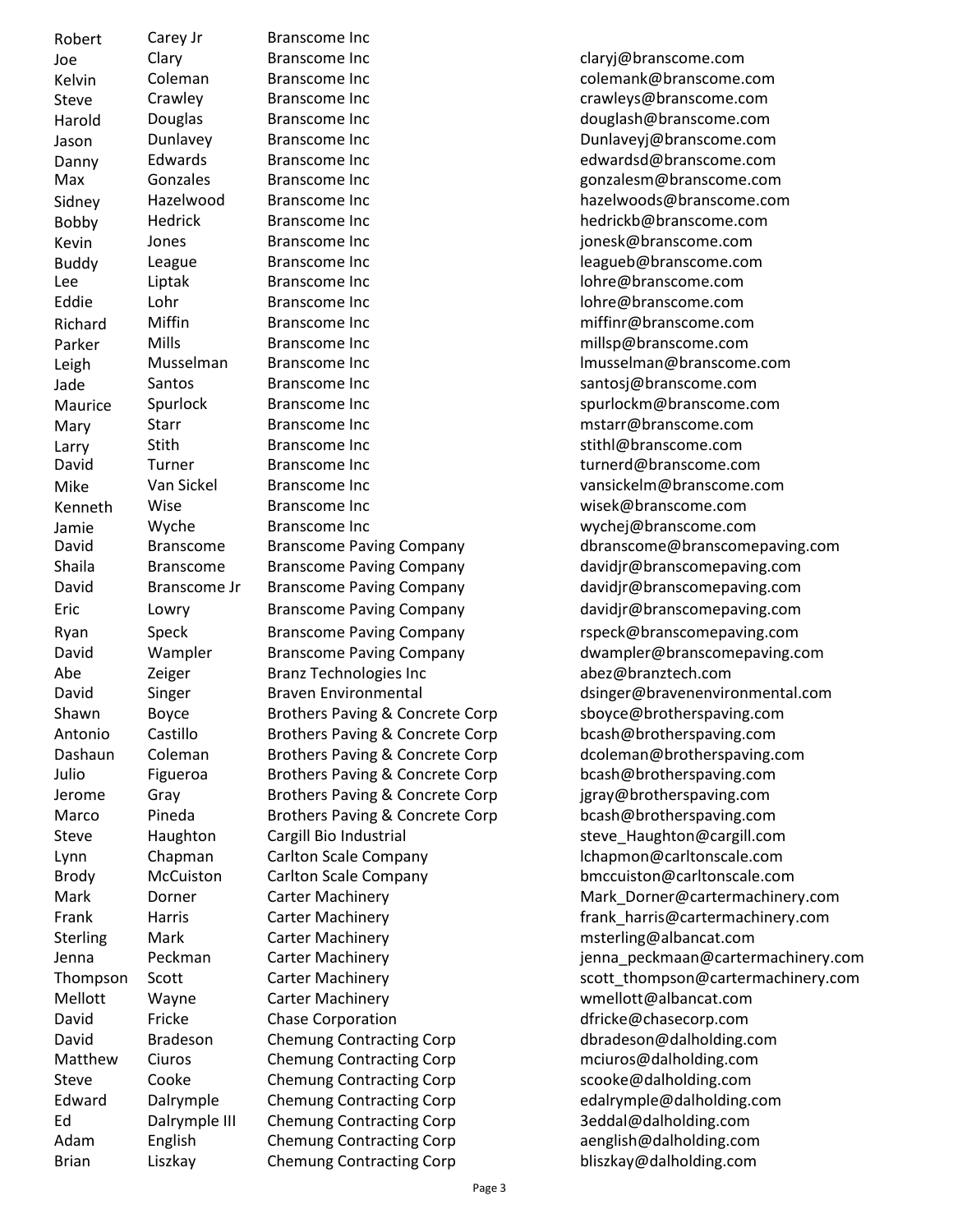Tom Locher Chemung Contracting Corp tlocher@dalholding.com Billy Myers Chemung Contracting Corp bmyers@dalholding.com Kevin Pope Chemung Contracting Corp kpope@dalholding.com Clint Roof Chemung Contracting Corp croof@dalholding.com Thomas Cheney City of Newport News cheneytc@nnva.gov David Bess City of Roanoke david.bess@roanokeva.gov Tom Yeshurun CIV Robotics tom@civrobotics.com Mike Bell Colony Construction Inc mbell@colonypaving.com Travis Cable Colony Construction Inc travisc@colonypaving.com Scott Claud Colony Construction Inc scottc@colonypaving.com Cathy Claud Colony Construction Inc cathy@colonypaving.com Jimmy Coffman Colony Construction Inc jimmyc@colonypaving.com Eddie Fields Colony Construction Inc eddief@colonypaving.com Tom Glasheen Colony Construction Inc tomg@colonypaving.com Harry King Colony Construction Inc harryk@colonypaving.com Brian Miffleton Colony Construction Inc brianm@colonypaving.com Matt Stone Colony Construction Inc matts@colonypaving.com Suzie Holycross Command Alkon sholycross@commandalkon.com Dave Osbun Command Alkon dosbun@commandalkon.com Vincent Rose Controls Inc Vincent.rose@controls-group.com Stephen White Controls Inc stephen.white@controls-group.com Jeff Bradshaw Corporate Maintenance Group jbradshaw@corpmg.com Alan Vandenberge Corporate Maintenance Group avandenberge@corpmg.com Chris Kelly Crafco Inc chris.kelly@crafco.com Jason Cox D&H Equipment Ltd jason@dhequip.com Jeff Baker Denso North America jbaker@densona.com Thomas Keadle **The Denso North America** the extractional endeavors are the theories of the Densona.com Brian Howard Donegal Construction/Delta Contracting brianh@donegalconstruction.com Jamie Jordan Donegal Construction/Delta Contracting Eric Long Donegal Construction/Delta Contracting Don Pfeifer Donegal Construction/Delta Contracting don@donegalconstruction.com Rich Jacobs Drive Smart Virginia and the rich.jacobs@drivesmartva.org Tyler Hackman Earthwave Technologies Inc/Fleetwatcher tyler.hackman@earthwavetech.com Kammie Cox ECS Mid-Atlantic LLC kcox@ecslimited.com Michael Galli ECS Mid-Atlantic LLC mgalli@ecslimited.com Tami Guthrie Eisenman & Associates tguthrie@eisenmanassociates.com Tom Spong Eisenman & Associates tspong@eisenmanassociates.com Jordan Vallerga Eisenman & Associates jvallerga@eisenmanassociates.com Cordell Briggs Excel Truck Group cbriggs@exceltg.com Jeff Strader Excel Truck Group jstrader@exceltg.com Guthrie Quill F O Day GuthrieQ@foday.com Pat Burke Ferguson Waterworks but be pat.burke@ferguson.com Patrick Burke Ferguson Waterworks patrick.burke@ferguson.com Sarah Elmo Ferguson Waterworks sarah.love2@ferguson.com Peter Hutchins Ferguson Waterworks peter.hutchins@ferguson.com Steven Clausen FHWA steven.clausen@dot.gov Gilberto DeLeon FHWA and FHWA gilberto.deleon@dot.gov Wayne Fedora FHWA r.wayne.fedora@dot.gov Vanna Lewis FHWA vanna.lewis@dot.gov Thomas Nelson FHWA thomas.nelson@dot.gov J. David Love Fort Myer Construction Corp jdavidlove7612@gmail.com Jason Miller Fort Myer Construction Corp imiller@fortmyer.com Molly Anderson FORTA manderson@fortacorp.com Tim Moore FORTA tim@torcindustrial.com Chris Werner Gardner Asphalt cwerner@icpgroup.com Dennis Hunt GENCOR dhunt@gencor.com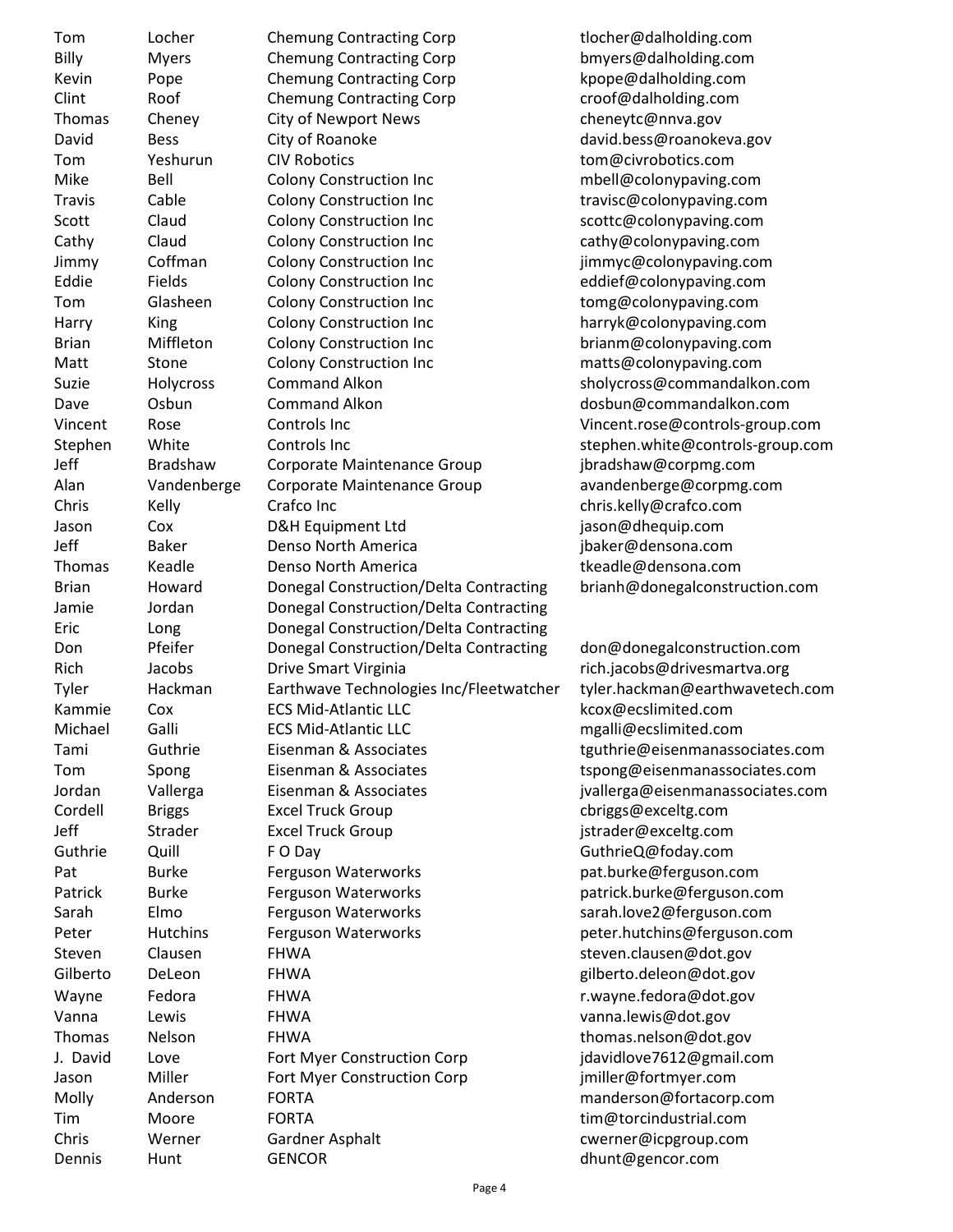Jing Gao Georgia-Pacific Chemicals LLC Jing.Gao@gapac.com Ryan Lynch Georgia-Pacific Chemicals LLC Ryan.Lynch@gapac.com David Gordon Gordon Technical Sales & Service Inc davidg@gtssi.net Ashley Moore Gordon Technical Sales & Service Inc ashleym@gtssi.net Dennis O'Connor Guest docnc72@gmail.com Gregg Gwaltney Gwaltney LLC Gregg gggwaltney@aol.com Michael Gallant HaulHub michael.gallant@haulhub.com Britney Kobliska HaulHub britney.Kobliska@haulhub.com Will Jourdan Headlight will.jourdan@headlight.com Si Katara Headlight si@headlight.com Jeff Williams Highway Equipment Company jwilliams@screenmachine.com Jim Archambault Hi-Tech Asphalt Solutions Inc J.arch@htas.com Macon Edwards Hi-Tech Asphalt Solutions Inc maconservicesllc@gmail.com Coren Seglem Hi-Tech Asphalt Solutions Inc c.seglem@htas.com Carlos Usuda Hi-Tech Asphalt Solutions Inc c.usuda@htas.com Dominic Barilla Ingevity Ingevity and the Barilla Chinese Research of the Barilla Chinese Barilla Gingevity.com Bryan Pecht Ingevity bryan.pecht@ingevity.com Pete Truncale Ingevity **Pete.truncale@ingevity.com** Sarah Sisson InstroTek Inc states and the ssisson@instrotek.com Ryan Brooks Iron Sheepdog ryan.brooks@isheepdog.com Brandi Ciavel Iron Sheepdog brandi.ciavel@isheepdog.com Dan Liebler Iron Sheepdog jake.liebler@isheepdog.com John Williams Iron Sheepdog john.williams@isheepdog.com Jason Bartlett Irving Oil jason.bartlett@irvingoil.com Ally Glover Irving Oil **Ally.Glover@irvingoil.com** Nate Jones Irving Oil nathan.jones@irvingoil.com Woody Anderson ISG woody@weareisg.com Luke Kahelski ISG **in the University Contract Contract Contract** Luke Muke @weareisg.com Joey Farrell Jobsite Technologies Inc farrell.Joey@jst-inc.com Todd Newsom Jobsite Technologies Inc todd@jst-inc.com Matt Legg Kenco Engineering Inc metal megg@kencoengineering.com Gary Pruitt Kenco Engineering Inc and garyp@kencoengineering.com Mike Runyon Kenco Engineering Inc mike@kencoengineering.com Gary Fitts Kraton Polymers and the same gary.fitts@kraton.com Andrew Ford Kraton Polymers andrew.ford@kraton.com David Carpenter Lee Hy Paving Corp **Easing Communist Carpenter** @leehypaving.com Mark Condrey Lee Hy Paving Corp mcondrey@leehypaving.com Brian Conrada Lee Hy Paving Corp **becommany** bconrad@leehypaving.com Sean Fidler Lee Hy Paving Corp **Solution Stidler@leehypaving.com** Kali Fidler Lee Hy Paving Corp **Eine Communist Communist Communist Communist Communist Communist Communist Communist Communist Communist Communist Communist Communist Communist Communist Communist Communist Communist Commu** Frankie Haegele Lee Hy Paving Corp **Example 20 Frankie** Haegele@leehypaving.com

Rob Sommerfeldt GSSI sommerfeldtr@geophysical.com Tim Kowalski HAMM, Wirtgen America Tim.kowalski@wirtgen-group.com Rebecca Carmody Headlight rebecca.carmody@headlight.com Catherine Collins Headlight catherine.collins@headlight.com Arnie Marr Highway Equipment Company amarr@highway-equipment.com Dave Noggle Highway Equipment Company dnoggle@highway-equipment.com Ron Scott Highway Equipment Company rscott@highway-equipment.com Tripp Caldwell Humboldt tim mccauley@cartermachinery.com Tim Feather James River Equipment tfeather@jamesriverequipment.com John Grantier James River Equipment jgrantier@jamesriverequipment.com Darrell Printz James River Equipment dprintz@jamesriverequipment.com Richard Thompson James River Equipment richard.thompson@jamesriverequipment.com Jack McCall Keynote Speaker sadie@powellkohneassociates.com Sean McCaffrey LASTRADA Partners SEAN@LASTRADAPARTNERS.COM CR Langhorne Lee Hy Paving Corp Communication Clanghorne@leehypaving.com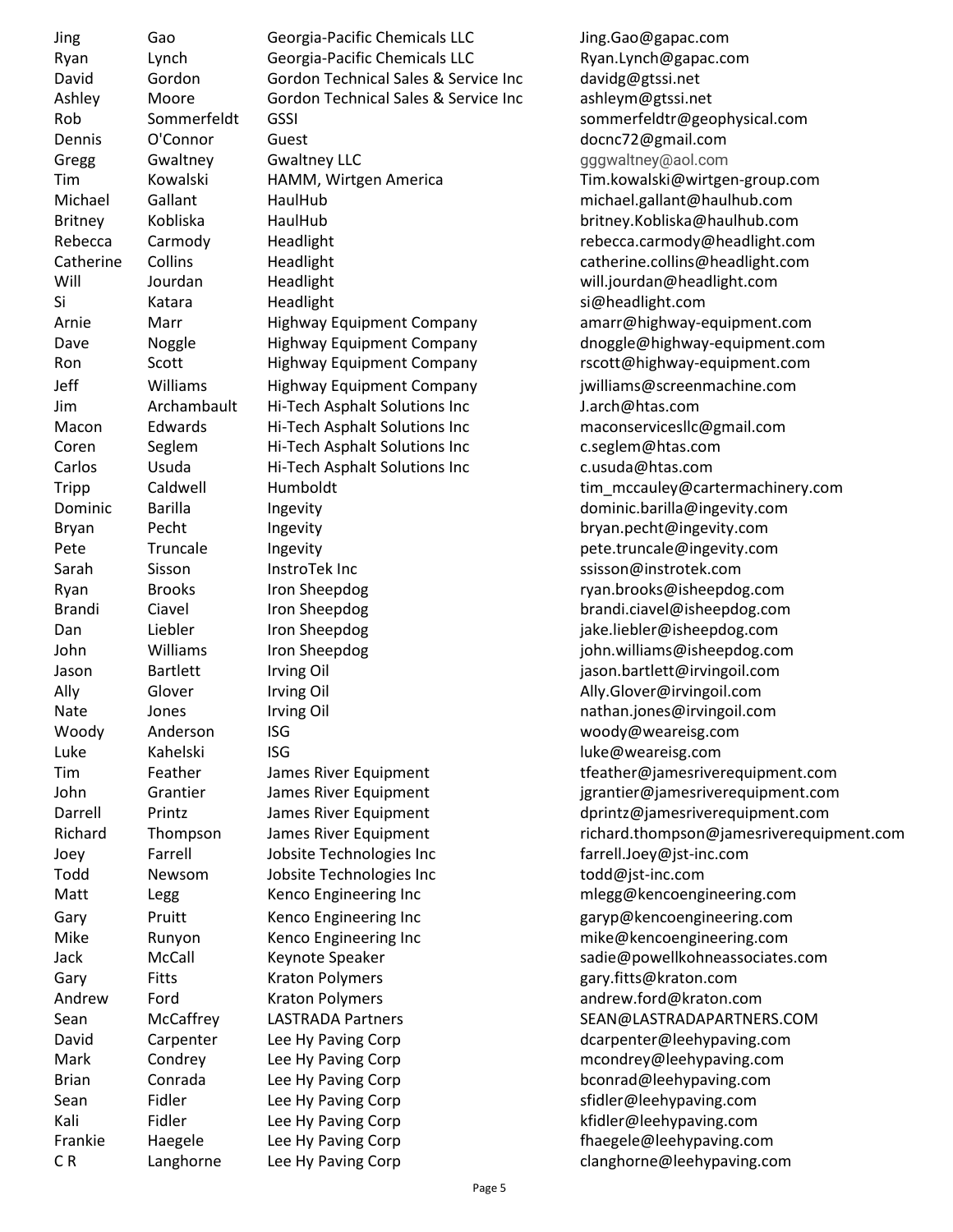Gordon Penick IV Lee Hy Paving Corp entitled and providence and produce produce providence of the entitle entit Stan Snellings Lee Hy Paving Corp Shah Stan Snellings@leehypaving.com Herb Williams Lee Hy Paving Corp hwilliams@leehypaving.com Douglas Carlson Liberty Tire Recycling Laterage dcarlson@libertytire.com Corisa Carlson Liberty Tire Recycling Letter Muslim dcarlson@libertytire.com Allen Beasley Luck Stone abeasley@luckstone.com Alicia Brooks Luck Stone alicia.brooks@luckstone.com Justin Edwards Luck Stone justinedwards@luckstone.com Larry Estep Luck Stone lestep@luckstone.com Abe Ismael Luck Stone aismael@luckstone.com Mark Kelpe Luck Stone mkelpe@luckstone.com John Rodal Luck Stone jrodal@luckstone.com Hugh Stephens Luck Stone https://www.marchive.com/hstevens@luckstone.com Jim Van Ness Luck Stone jvanness@luckstone.com Ben Steele Martin Marietta ben.steele@martinmarietta.com Richard Woodard MBP research MBP rwoodard@mbpce.com Phil Dorsey Meyer Laboratory pdorsey@meyerlab.com Andrew Healy Meyer Laboratory and the ahealy@meyerlab.com John McAulay Meyer Laboratory jmcaulay@meyerlab.com Richard Willis NAPA **rwillis@asphaltpavement.org** Jay Winford Jr NAPA jay@prairie.ws David Dye National Asphalt Mfg Corp daviddye@nationalasphalt.net Buzz Powell NCAT buzz@auburn.edu Sue Bischoff Netradyne sue.bischoff@netradyne.com David Stowell New Field Inc Contract Controlled Associates and Mercury Associates and David Mercury Associates Mike Jenkins Nouryon michael.jenkins@nouryon.com Billy Maccini Old Dominion Equipment & Supply billy@olddominionequip.com Miller Trevvett Old Dominion Equipment & Supply miller@olddominionequip.com Frank Payne P D Brooks **Frank** P 2001 For P D Brooks **f**payne@americantraffic.com Jim Preston Paver Grade Controls jpreston@topcon.com Clay Richards Phoenix Industries compared results and providence relationship clay@phoenixindustries.com Kelly Sockwell Phoenix Industries **Reading Sockwell** Phoenix Industries **krimings** krs@phoenixindustries.com Doug Dawson Piedmont Asphalt Doug ddawson@piedmontasphalt.com Ibrahim Abuawad Pillar Inc iabuawad@pillaroma.com Juan Castaneda Polycover jc.castaneda@polycover.com.mx Farcia Fernando Polycover fgarcia@damsa.com.mx Logan Malson Polycover l.malson@polycoverusa.com Luis Navarro Polycover l.navarro@polycover.com.mx Gage Crawford PRI Asphalt Technologies Inc metal gerawford@priasphalt.com Lisa Garrison PRI Asphalt Technologies Inc lgarrison@priasphalt.com Ken Grzybowski PRI Asphalt Technologies Inc kgrzybowski@priasphalt.com Sonia Sema PRI Asphalt Technologies Inc ssema@priasphalt.com Daniel Berry Quinn Consulting Services Inc dberry@quinn-consulting.com Lance Fannon Quinn Consulting Services Inc lfannon@quinn-consulting.com Josh Johnson Quinn Consulting Services Inc jjohnson@quinn-consulting.com

Bruce DuVall Leica Geosystems Inc bruce.duvall@leica-geosystems.com Durvin Corker Martin Marietta durvin.corker@martinmarietta.com Brian Dulaney Martin Marietta brian.dulaney@martinmarietta.com Lance Price Martin Marietta and Marietta lansing.price@martinmarietta.com David Garrett Meeker Equipment Co Inc davidgarrett@meekerequipment.com Kyle Zimmerman Meeker Equipment Co Inc Kzimmerman@meekerequipment.com Macklin Boone National Asphalt Mfg Corp macklinboone@nationalasphalt.net Wade Collins Pavement Technology Inc wadec@pavementtechnology.com Sarah Collins Pavement Technology Inc sarah@pavementtechnology.com Cody Hoofnagle Quinn Consulting Services Inc choofnagle@quinn-consulting.com Mike Boyle Richmond Machinery boylerme@outlook.com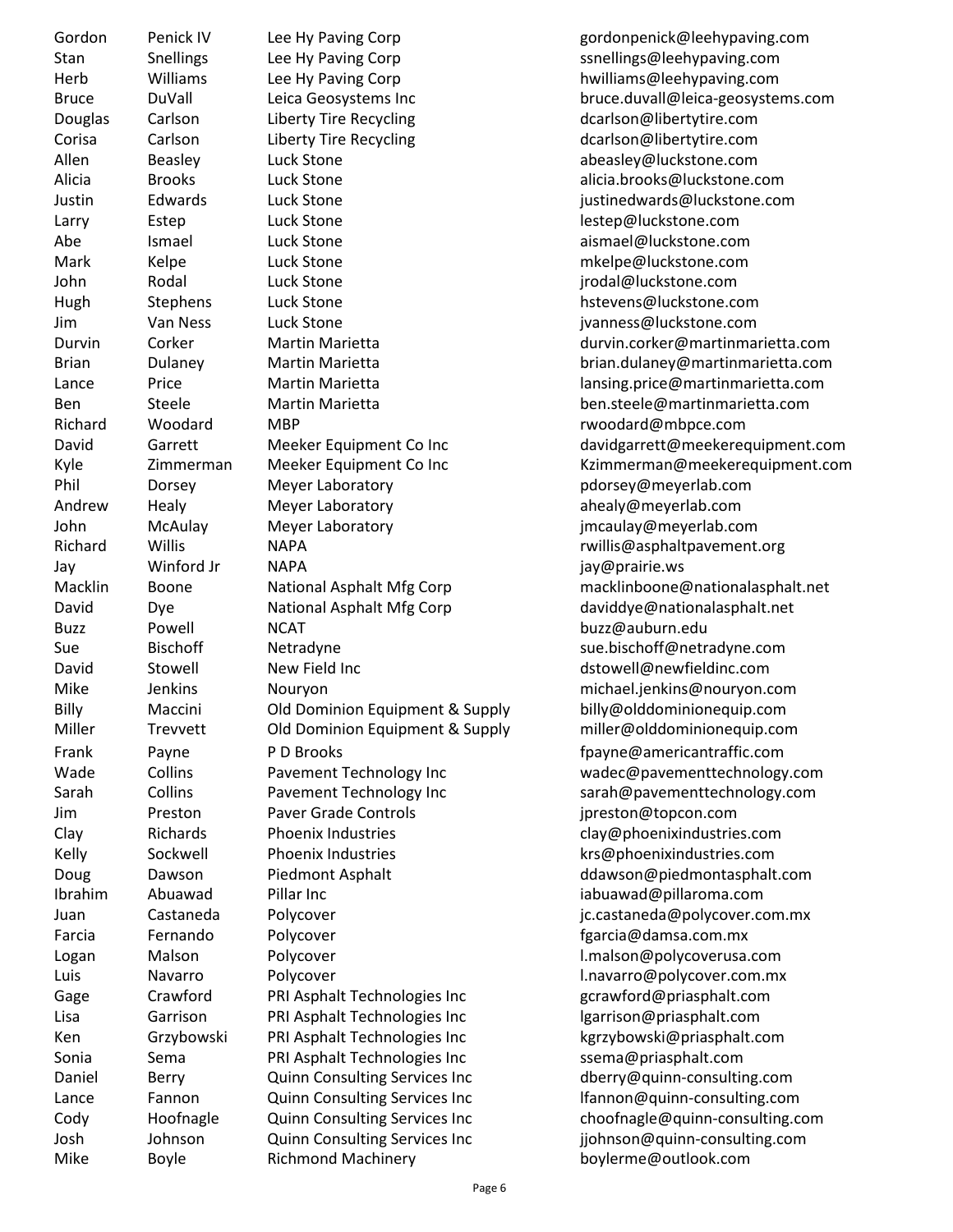Michael Colley Richmond Machinery richmondmachinery@msn.com Mitch Colley Richmond Machinery and the preinhardt@leeboy.com Jeremiah Reinhardt Richmond Machinery richmondmachinery@msn.com Bret Duffy Russell Standard bret.duffy@russellstandard.com Bryce Fey Ruston Paving Company bryce.fey@rustonpaving.com Joey Shutt Ruston Paving Company joey.shutt@rustonpaving.com Larry Eppard JR. S L Williamson Co Inc internal term is given by the series of the series of the series of the Ethan Hensley S L Williamson Co Inc Contract Mathematic ethan@slwilliamson.com Kimberly Holloway S L Williamson Co Inc **KSnead@slwilliamson.com** Andrew Owen S L Williamson Co Inc Contract More Andrew@slwilliamson.com Blair Williamson S L Williamson Co Inc blair@slwilliamson.com Tanner Wright S L Williamson Co Inc Tanner@slwilliamson.com David Wyant S L Williamson Co Inc dwyant@slwilliamson.com Edward Arthur Sales Solutions Inc edward@salessolutionsinc.net Kristin Bendit Sales Solutions Inc Subsetted Serversian Serversion School (Kristin@salessolutionsinc.net Jennifer Miles Sales Solutions Inc jennifer@salessolutionsinc.net George Stallings Sales Solutions Inc Secrets Secrets Statistics.net Kevin Doss Sherwin Industries Inc Show Revision Revision Consumers included to the Doss Com Dereck Clegg Shirley Contracting<br>
Michael Tinsmith Shirley Contracting Michael Tinsmith Shirley Contracting Joey Dennis Site Supply Inc - Ace XP Polymer Fiber joed@sitesupply.us<br>Randy Thomas Site Supply Inc - Ace XP Polymer Fiber randyt@sitesupply. Randy Thomas Site Supply Inc - Ace XP Polymer Fiber randyt@sitesupply.us Chris Lee SITECH Chesapeake chrisl@sitech-ches.com Junious Mays SITECH Chesapeake juniousm@sitech-ches.com Kyle McMillion SITECH Chesapeake kylem@sitech-ches.com Larry Metz SITECH Chesapeake larrym@sitech-ches.com Shante Jones SJ Hauling LLC SJ Hauls@gmail.com Antonio Jones SJ Hauling LLC sinauls@gmail.com Louis Burton Slurry Pavers Inc louis.burton@slurrypavers.com Jeb Burton Slurry Pavers Inc jeb.burton@slurrypavers.com Carter Dabney Slurry Pavers Inc Carter Cabney@slurrypavers.com Chuck Ingram Slurry Pavers Inc cingram@slurrypavers.com Billy Moore Slurry Pavers Inc billy.moore@slurrypavers.com Ken Clsen Slurry Pavers Inc Clear Schware Ren.olsen@slurrypavers.com Jordan Tarsovich Slurry Pavers Inc jordan.tarsovich@slurrypavers.com Wes Bower Stansteel and Hotmix Parts wbower@stansteel.com Ben Fuson Stansteel and Hotmix Parts bfuson@stansteel.com Kelsey Rogers Stansteel and Hotmix Parts krogers@hotmixparts.com Ben Babcock Stay Alert Safety Services bbabcock@stayalertsafety.com Dave Burleson Stuart M Perry **Example 20 and Stuart M Perry** dburlesn@stuartmperry.com Dave Turner Stuart M Perry dturner@stuartmperry.com Mike Boyd Superior Paving Corp mikeboyd@superiorpaving.net Mark Painter Superior Paving Corp markpainter@superiorpaving.net

Todd Dohnal Road Widener LLC todd.dohnal@roadwidenerllc.com Sid Witmer Russell Standard sid.witmer@russellstandard.com Stephanie Drain Sprain Engineeering of Il LLC stephdrain@sdrainengineering.com Matt Jamer Slurry Pavers Inc matthew.jamer@slurrypavers.com Sarah Simmons Slurry Pavers Inc sarah.simmons@slurrypavers.com Paul Tarsovich Slurry Pavers Inc Paul.tarsovich@slurrypavers.com

Mark Clatterbuck Superior Paving Corp markclatterbuck@superiorpaving.net James DeVerna Superior Paving Corp jamesdeverna@superiorpaving.net David Helmick Superior Paving Corp **Davehelmick@superiorpaving.net** Lance Johnson Superior Paving Corp lancejohnson@superiorpaving.net James Mitchell Superior Paving Corp jamesmitchell@superiorpaving.net Goodwin Moore Superior Paving Corp Superior Paving Corp and Superior education of the Superior Superior Superior Danny Poole Superior Paving Corp dannypoole@superiorpaving.net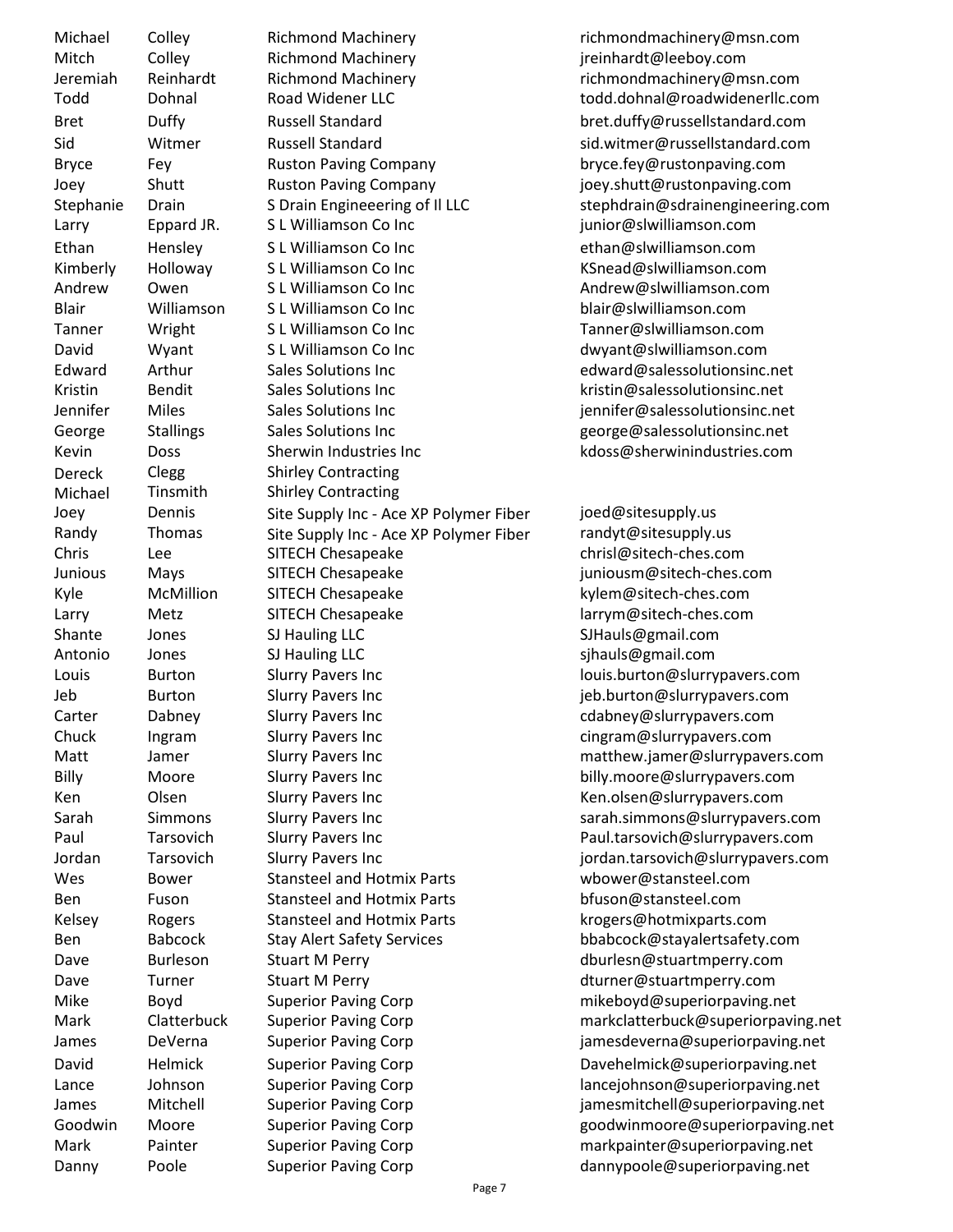| Terry                | Roof                |
|----------------------|---------------------|
| Scott                | Shorb               |
| David                | White               |
| Liz                  | Bruno               |
| David                | Worley              |
| T J                  | Young               |
| Nicholas             | Reck                |
| Jerry                | <b>Bickner</b>      |
| Rob                  | Crouch              |
| Dennis               | Kessler             |
| Steve                | Kite                |
| Chris                | Vaughn              |
| Ava                  | Moskalski           |
| Donnie               | Moskalski           |
| Steven               | Brown               |
| Ric                  | Macey               |
| Chris                | Bacchi              |
| Mike                 | Carris              |
| Benjamin             | Krebs               |
| Austin               | Britt               |
| Brian                | Gibson              |
|                      |                     |
| Robyn<br>Clint       | Myers<br>Van Winkle |
|                      | Wickham             |
| <b>Brady</b><br>Mike | Devlin              |
|                      |                     |
| lan                  | Fienberg            |
| <b>Thomas</b>        | Morrow              |
| Punyaslok            | Rath                |
| <b>Brandon</b>       | Klein               |
| Mesbah               | Ahmed               |
| Eric                 | Alvares             |
| Ehsan                | Aramoon             |
| Jason                | Archer              |
| John                 | Arms                |
| Kalyan               | Asam                |
| Khalil               | Askaryar            |
| Ebbie                | Attar               |
| Matt                 | Ayotte              |
| Andy                 | Babish              |
| Robert               | <b>Baker</b>        |
| Aishwaria            | Baranikumar         |
| Kerry                | <b>Bates</b>        |
| Wade                 | Blecher             |
| Anne                 | Booker              |
| Brandy               | Borja               |
| Doug                 | <b>Bradshaw</b>     |
| Stephen              | <b>Brich</b>        |
| Milton               | Bunch               |
| Walter               | Burke               |
| Allen                | Campbell            |
| Harold               | Caples              |
| Rob                  | Cary                |
| Doug                 | Chappell            |
| Kevin                | Chisnell            |
| Tanveer              | Chowdhury           |

Superior Paving Corp terryroof@superiorpaving.net Superior Paving Corp Superior Scottshorb@superiorpaving.net Superior Paving Corp davidwhite@superiorpaving.net Sweeping Corporation of America ebruno@sweepingcorp.com Sweeping Corporation of America dworley@sweepingcorp.com T2ASCO LLC tiyoung2@att.net Nencate and the networks are neck at the network of  $n$ .reck @tencategeo.com Topcon Solutions Store in the store ibickner@topconsolutions.com Topcon Solutions Store rcrouch@topcon.com Topcon Solutions Store dkessler@topcon.com Total Work Zone Solutions Group steviekite@outlook.com Town of Dublin Chris Controller Controller Controller Controller Controller Controller Controller Controller Controller Controller Controller Controller Controller Controller Controller Controller Controller Controller Con **Tradesmen International** Tradesmen International Traffic Safety Supplies sbrown@tssincva.com Traffic Safety Supplies rmacey@tssincva.com Trimat Materials Testing Inc cbacchi@trimattesting.com Trimble **Trimble** Tri-State Sand LLC tristate@usit.net Tri-State Sand LLC tristate@usit.net Troxler Electronic Laboratories rmyers@troxlerlabs.com Troxler Electronic Laboratories cvanwinkle@troxlerlabs.com Brady Wickham Troxler Electronic Laboratories bwickham@troxlerlabs.com Trux mdevlin@truxnow.com **IFELENT FIELD TRUCK** ifeinberg@truxnow.com Punyaslok Rath University of Missouri Columbia prath@mail.missouri.edu VDOT Mesbah.Ahmed@vdot.virginia.gov Eric Alvares VDOT eric.alvares@vdot.virginia.gov Ehsan Aramoon VDOT ehsan.aramoon@vdot.virginia.gov Jason Archer VDOT Jason.Archer@vdot.virginia.gov John Arms VDOT john.arms@vdot.virginia.gov VDOT VERTICAL METATRA Kalyan Asam@vdot.virginia.gov VDOT VERTIL ASSEMBLIG ASSEMBLIG ASSEMBLIGATION RESERVED TO A LOCAL ASSEMBLIGATION RESERVED TO A LOCAL ASSEMBLIGATION RESERVED TO A LOCAL ASSEMBLIGATION RESERVED ON A LOCAL ASSEMBLIGATION RESERVED ON A LOCAL ASSEMBLIGATION VDOT VDOT ebbie.attar@vdot.virginia.gov VDOT volume and matt.ayotte@vdot.virginia.gov VDOT VDOT Andy.Babish@vdot.virginia.gov VDOT VDOT vertextually roberts.baker@vdot.virginia.gov VDOT VDOT Kerry.Bates@vdot.virginia.gov VDOT volume blev melvyn.belcher@vdot.virginia.gov VDOT vanne booker@vdot.virginia.gov<br>VDOT vanne booker@vdot.virginia.gov VDOT VDOT milton.bunch@vdot.virginia.gov VDOT VDOT valter.burke@vdot.virginia.gov VDOT VDOT allen.campbell@vdot.virginia.gov VDOT VERTICAL CAPLES CONTROLL CAPLES VERTICAL VIRTUAL CAPLES ON THE VERTICAL CAPLES OF THE VERTICAL CAPLES OF THE VERTICAL CAPLES OF THE VERTICAL CAPLES OF THE VERTICAL CAPLES OF THE VERTICAL CAPLES OF THE VERTICAL CAPLES VDOT voor voor voor voor voor voor voor verslag van die voor van die voor van die voorbeeld van die voorbeeld v Kevin Chisnell VDOT Kevin.Chisnell@vdot.virginia.gov

UNIQUE Paving Materials Corp tmorrow @uniquepaving materials.com Valley Supply & Equipment Co bklein@valleysupplyequipment.com Aishwaria Baranikumar VDOT aishwaria.baranikumar@vdot.virginia.gov brandy.borja@vdot.virginia.gov VDOT<br>VDOT douglas.bradshaw@vdot.virginia.gov<br>stephen.brich@vdot.virginia.gov stephen.brich@vdot.virginia.gov VDOT Chappell Chappell Chappell Chappell Chappell Chappell Chappell Chappell Chappel Chappel Chappel Chappel Chappel Chappel Chappel Chappel Chappel Chappel Chappel Chappel Chappel Chappel Chappel Chappel Chappel Chappel C VDOT volume chowdhury@vdot.virginia.gov Chuck Clatterbuck VDOT Chuck2.Clatterbuck@vdot.virginia.gov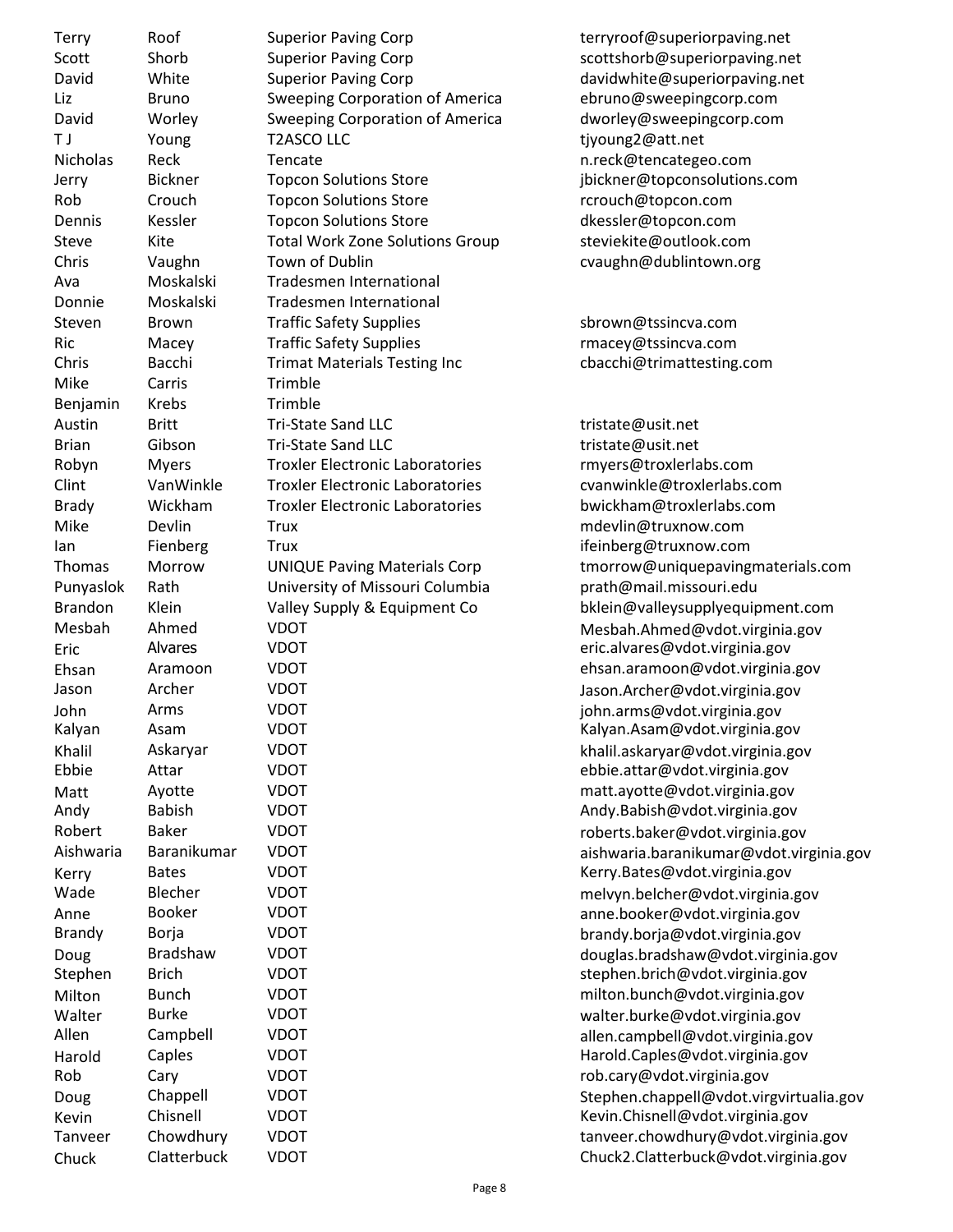| Bill         | Collier         | VDOT        |
|--------------|-----------------|-------------|
| James        | Courtney        | VDOT        |
| Rob          | Crandol         | VDOT        |
| Stacey       | Diefenderfer    | <b>VDOT</b> |
| <b>Brian</b> | Diefenderfer    | VDOT        |
| Susan        | Downing-Reed    | VDOT        |
| Roger        | <b>Elkins</b>   | VDOT        |
| Lance        | Eller           | <b>VDOT</b> |
| Candice      | Entwisle        | VDOT        |
| Laura        | Farmer          | <b>VDOT</b> |
| Mike         | Fitch           | VDOT        |
| Wesley       | Foor            | <b>VDOT</b> |
| Bo           | Frazier         | <b>VDOT</b> |
| Don          | French          | <b>VDOT</b> |
| Kevin        | Gregg           | <b>VDOT</b> |
| Rob          | Griffith        | <b>VDOT</b> |
| Jhony        | Habbouche       | <b>VDOT</b> |
| Eric         | <b>Hartless</b> | <b>VDOT</b> |
| Josh         | Hendrick        | VDOT        |
| Greg         | Henion          | <b>VDOT</b> |
| Beau         | Hoyt            | <b>VDOT</b> |
| Charles      | Hylton          | <b>VDOT</b> |
| Ronald       | Jackson         | <b>VDOT</b> |
| John         | Jacobs          | <b>VDOT</b> |
| Coleman      | <b>Jenkins</b>  | <b>VDOT</b> |
| Gary         | Jennings        | <b>VDOT</b> |
| Ray          | Khoury          | <b>VDOT</b> |
| Sungho       | Kim             | VDOT        |
| Jeremy       | Kitto           | <b>VDOT</b> |
| Kevin        | Krushinski      | <b>VDOT</b> |
| Stephanie    | Lagarile        | <b>VDOT</b> |
| Clyde        | Landreth        | <b>VDOT</b> |
| Rob          | Liberatore      | VDOT        |
| Marc         | Lipschultz      | VDOT        |
| <b>Brian</b> | Lokker          | VDOT        |
| Chandra      | Manandhar       | VDOT        |
|              | Mann            | <b>VDOT</b> |
| Duane        | Mann            | VDOT        |
| Shane        |                 | VDOT        |
| David        | Marrs           |             |
| <b>Bruce</b> | Martin          | VDOT        |
| Danny        | Martinez        | VDOT        |
| Kevin        | McGhee          | <b>VDOT</b> |
| Andrew       | MCGilvray       | VDOT        |
| Joyce        | McGowan         | <b>VDOT</b> |
| Girum        | Merine          | VDOT        |
| Mohammad     | Mirshahi        | VDOT        |
| Lauren       | Mollerup        | VDOT        |
| Gary         | Murphy          | <b>VDOT</b> |
| Hari         | Nair            | <b>VDOT</b> |
| Shariar      | Najafi          | VDOT        |
| Saan,        | <b>Nelcon</b>   | <b>VDOT</b> |

w.collier@vdot.virginia.gov james.courtney@vdot.virginia.gov Robert.Crandol@vdot.virginia.gov stacey.diefenderfer@vdot.virginia.gov brian.diefenderfer@vdot.virginia.gov susan.downing-reed@vdot.virginia.gov roger.elkins@vdot.virginia.gov tbd.tbd@vdot.virginia.gov Candice.Entwisle@vdot.virginia.gov laura.farmer@vdot.virginia.gov michael.fitch@vdot.virginia.gov wesley.foor@vdot.virginia.gov jamese.frazier@vdot.virginia.gov Don.French@vdot.virginia.gov kevin.gregg@vdot.virginia.gov rob.griffith@vdot.virginia.gov jhony.habbouche@vdot.virginia.gov eric.hartless@vdot.virginia.gov joshua.hendrick@vdot.virginia.gov Gregory.Henion@vdot.virginia.gov beau.hoyt@vdot.virginia.gov charles.hylton@vdot.virginia.gov ronald jackson@vdot.virginia.gov john.jacobs@vdot.virginia.gov coleman.jenkins@vdot.virginia.gov Gary.Jennings@vdot.virginia.gov ray mond.khoury @vdot.virginia.gov Sungho.Kim@vdot.virginia.gov jeremy.kitto@vdot.virginia.gov kevin.krushinski@vdot.virginia.gov stephanie.lagarile@vdot.virginia.gov d.landreth@vdot.virginia.gov robert.liberatore@vdot.virginia.gov marc.lipschultz@vdot.virginia.gov brian.lokker@vdot.virgvirtualia.gov chandra.manandhar@vdot.virginia.gov robert.mann@vdot.virginia.gov shane.mann@vdot.virginia.gov David.Marrs@vdot.virginia.gov bruce.martin@vdot.virginia.gov danny.martinez@vdot.virginia.gov kevin.mcghee@vdot.virginia.gov andrew.mcgilvray@vdot.virginia.gov joyce.mcgowan@vdot.virginia.gov girum.merine@vdot.virginia.gov m.mirshahir@vdot.virginia.gov lauren.mollerup@vdot.virginia.gov Gary.Murphy@vdot.virginia.gov hari krishnan.nair@vdot.virginia.gov shahriar.najafi@vdot.virginia.gov Sean Nelson VDOT sean.nelson@vdot.virginia.gov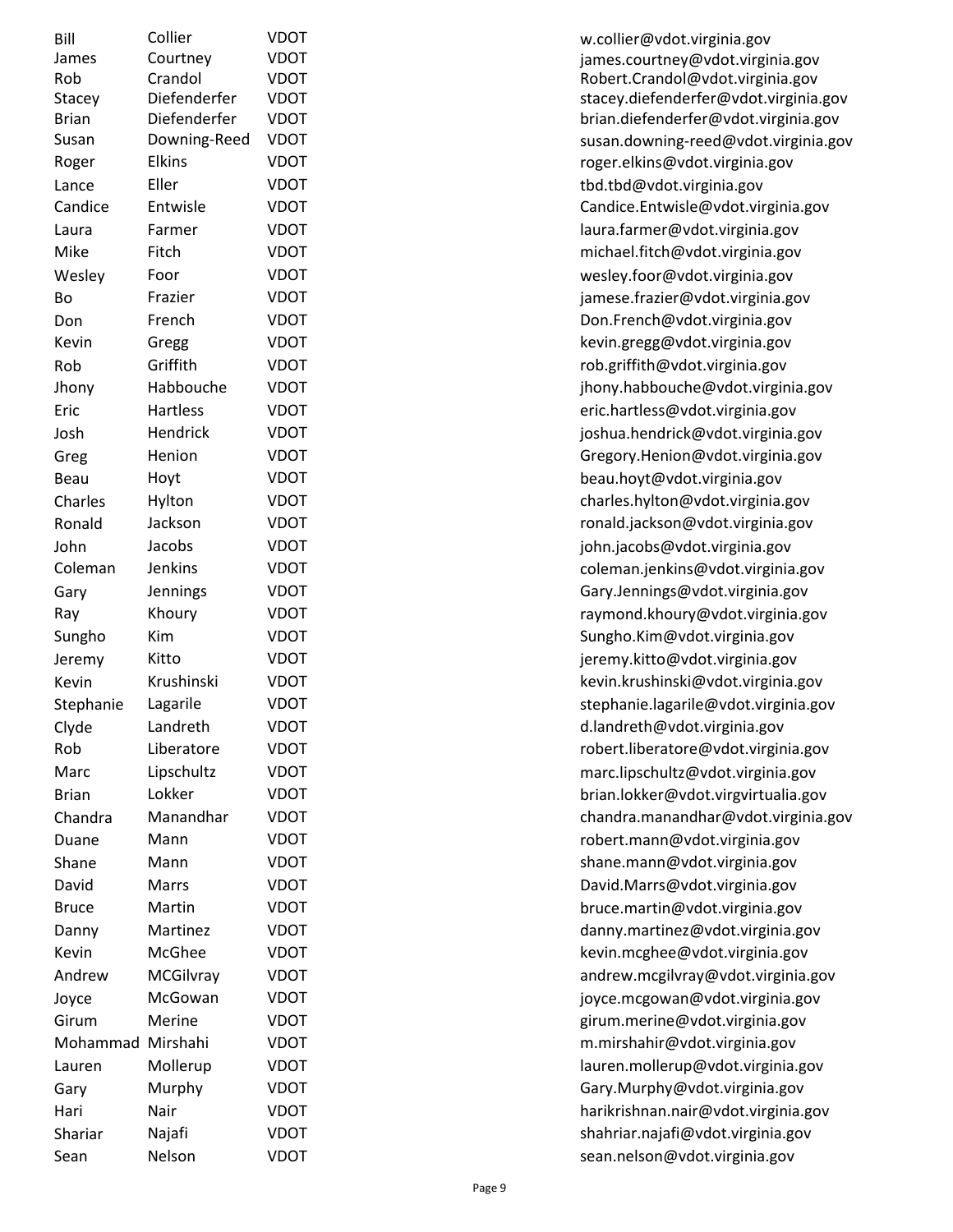| Stephen         | Nilson         | VDOT                         | stephen.nilson@vdot.virg   |
|-----------------|----------------|------------------------------|----------------------------|
| Sylvester       | Okpala         | <b>VDOT</b>                  | sylvester.okpala@vdot.vii  |
| Alfred          | Opoku          | <b>VDOT</b>                  | alfred.opoku@vdot.virgin   |
| Marcie          | Parker         | <b>VDOT</b>                  | Marcie.Parker@vdot.virgi   |
| James           | Parsons        | <b>VDOT</b>                  | James.Parsons@vdot.virg    |
| <b>Brian</b>    | Plummer        | <b>VDOT</b>                  | brian.plummer@vdot.virg    |
| Robert          | Poutier        | <b>VDOT</b>                  | robert.poutier@vdot.virg   |
| Robbie          | Prezioso       | <b>VDOT</b>                  | robert.prezioso@vdot.vir   |
| Ritchie         | Robbins        | <b>VDOT</b>                  | don.robbins@vdot.virgini   |
| Todd            | Rorrer         | <b>VDOT</b>                  | Todd.Rorrer@vdot.virgini   |
| <b>Bipad</b>    | Saha           | <b>VDOT</b>                  | Bipad.Saha@vdot.virginia   |
| Tone'           | Sanchez        | <b>VDOT</b>                  | anthony.sanchez@vdot.vi    |
| Tommy           | Schinkel       | <b>VDOT</b>                  | thomas.schinkel@vdot.vi    |
| Raja            | Shekharan      | <b>VDOT</b>                  | raja.shekharan@vdot.virg   |
| David           | Shiells        | <b>VDOT</b>                  | david.shiells@vdot.virgini |
| Harihar         | Shiwakoti      | <b>VDOT</b>                  | harihar.shiwakoti@vdot.v   |
| Ed              | Skotzko        | <b>VDOT</b>                  | ed.skotzko@vdot.virginia.  |
| <b>Bryan</b>    | Smith          | <b>VDOT</b>                  | Bryan.Smith@vdot.virgini   |
| Todd            | <b>Stevens</b> | <b>VDOT</b>                  | todd.stevens@vdot.virgin   |
| Russell         | Sutherland     | <b>VDOT</b>                  | Russell.Sutherland@vdot.   |
| James           | Swanson        | <b>VDOT</b>                  | james.swanson@vdot.virg    |
| Thomas          | Tate           | <b>VDOT</b>                  | thomas.tate@vdot.virgini   |
|                 |                | <b>VDOT</b>                  |                            |
| Pouya<br>Elaine | Teymourpour    |                              | Pouya.Teymourpour@vdo      |
|                 | Thurman        | <b>VDOT</b>                  | Elaine.Thurman@vdot.vir    |
| Dale            | Totten         | <b>VDOT</b>                  | dale.totten@vdot,virginia  |
| Zhaohua         | Wang           | <b>VDOT</b>                  | zhaohua.wang@vdot.virg     |
| Susan           | Warr           | <b>VDOT</b>                  | Susan.warr@vdot.virginia   |
| Mike            | Wells          | <b>VDOT</b>                  | Michael.Wells@vdot.virgi   |
| Kaitlyn         | White          | <b>VDOT</b>                  | kaitlyn.white@vdot.virgin  |
| Cody            | Williams       | <b>VDOT</b>                  | cody.williams@vdot.virgir  |
| Robbie          | Williams       | <b>VDOT</b>                  | robbie.williams@vdot.virg  |
| Bill            | Wise           | <b>VDOT</b>                  | George-Bill.Wise@vdot.vi   |
| Bobby           | Wolfe          | <b>VDOT</b>                  | Bobby.Wolfe@VDOT.Virg      |
| Trenton         | Clark          | Virginia Asphalt Association | tclark@vaasphalt.com       |
| Mike            | Dudley         | Virginia Asphalt Association | mdudley@vaasphalt.com      |
| Caroline        | Fahed          | Virginia Asphalt Association | cfahed@vaasphalt.com       |
| <b>Tigre</b>    | Hammond        | Virginia Asphalt Association | thammond@vaasphalt.co      |
| David           | Lee            | Virginia Asphalt Association | dlee@vaasphalt.com         |
| Mark            | Shifflett      | Virginia Asphalt Association | mshifflett59@gmail.com     |
| Johnny          | Alderman       | Virginia Paving Company      | johnny.alderman@eurovi     |
| Greg            | <b>Bass</b>    | Virginia Paving Company      | gregory.bass@eurovia.us    |
| Dillard         | Coffey         | Virginia Paving Company      | dillard.coffey@eurovia.us  |
| Jamie           | Colvard        | Virginia Paving Company      | james.colvard@eurovia.u    |
| Zak             | Cronje         | Virginia Paving Company      |                            |
| Mike            | Cuilik         | Virginia Paving Company      | michael.cuilik@eurovia.us  |
| Josh            | Cullen         | Virginia Paving Company      | josh.cullen@eurovia.us     |
| Kevin           | Fauntleroy     | Virginia Paving Company      | kevin.fauntleroy@eurovia   |
| <b>Brian</b>    | Gawthrop       | Virginia Paving Company      | brian.gawthrop@eurovia.    |
| <b>Brian</b>    | Gawthrop       | Virginia Paving Company      | brian.gawthrop@eurovia.    |
| Sean            | George         | Virginia Paving Company      | sean.george@eurovia.us     |
| David           | Horton         | Virginia Paving Company      | david.horton@eurovia.us    |
|                 |                |                              |                            |

stephen.nilson@vdot.virginia.gov sylvester.okpala@vdot.virginia.gov alfred.opoku@vdot.virginia.gov Marcie.Parker@vdot.virginia.gov James.Parsons@vdot.virginia.gov brian.plummer@vdot.virginia.gov robert.poutier@vdot.virginia.gov robert.prezioso@vdot.virginia.gov don.robbins@vdot.virginia.gov Todd.Rorrer@vdot.virginia.gov Bipad.Saha@vdot.virginia.gov anthony.sanchez@vdot.virginia.gov thomas.schinkel@vdot.virginia.gov raja.shekharan@vdot.virginia.gov david.shiells@vdot.virginia.gov harihar.shiwakoti@vdot.virginia.gov ed.skotzko@vdot.virginia.gov Bryan.Smith@vdot.virginia.gov todd.stevens@vdot.virginia.gov Russell.Sutherland@vdot.virginia.gov james.swanson@vdot.virginia.gov thomas.tate@vdot.virginia.gov Pouya.Teymourpour@vdot.virginia.gov Elaine.Thurman@vdot.virginia.gov dale.totten@vdot,virginia,gov zhaohua.wang@vdot.virginia.gov Susan.warr@vdot.virginia.gov Michael. Wells@vdot.virginia.gov kaitlyn.white@vdot.virginia.gov cody.williams@vdot.virginia.gov robbie.williams@vdot.virginia.gov George-Bill.Wise@vdot.virginia.gov Bobby.Wolfe@VDOT.Virginia.gov Association **Tranton Clark@vaasphalt.com** Association mdudley@vaasphalt.com Association **Fahed@vaasphalt.com** Association thammond@vaasphalt.com Association dlee@vaasphalt.com Association mshifflett59@gmail.com ompany and iohnny.alderman@eurovia.us ompany eregory.bass@eurovia.us ompany dillard.coffey@eurovia.us ompany james.colvard@eurovia.us

Company michael.cuilik@eurovia.us ompany iosh.cullen@eurovia.us ompany kevin fauntleroy@eurovia.us ompany brian gawthrop@eurovia.us  $\delta$ ompany brian gawthrop@eurovia.us ompany sean.george@eurovia.us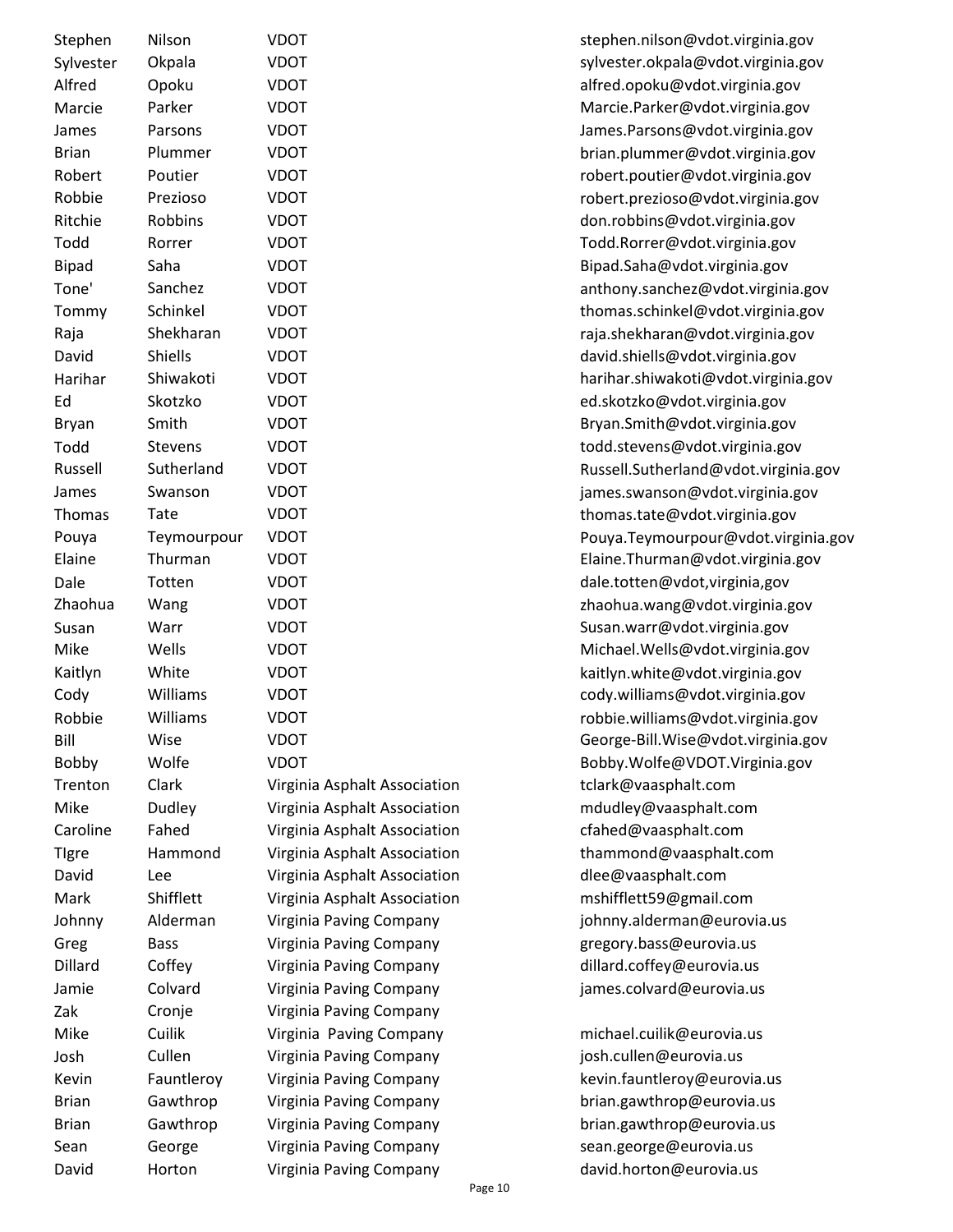| Mike         | Jackson             | Virginia Paving Company                  |
|--------------|---------------------|------------------------------------------|
| <b>Nick</b>  | Kline               | Virginia Paving Company                  |
| Matt         | Martin              | Virginia Paving Company                  |
| Scott        | Martinez            | Virginia Paving Company                  |
| Josh         | Mattera             | Virginia Paving Company                  |
| Rob          | McKeever            | Virginia Paving Company                  |
| <b>Brian</b> | Perez               | Virginia Paving Company                  |
| Alex         | Rhubart             | Virginia Paving Company                  |
| Jonathan     | Rivas               | Virginia Paving Company                  |
| Jamie        | Roane               | Virginia Paving Company                  |
| Cody         | Sullivan            | Virginia Paving Company                  |
| Josh         | Thompson            | Virginia Paving Company                  |
| Robert       | Wilbourne           | Virginia Paving Company                  |
| Edgar        | de Leon Izeppi      | Virginia Tech Transportation Institute   |
| Bill         | Hobbs               | Virginia Tech Transportation Institute   |
| William      | Kreuziger           | Virginia Transportation Research Council |
| Kevin        | Wright              | Virginia Transportation Research Council |
| Gordon       | Dixon               | VTCA                                     |
| Rob          | Lanham              | <b>VTCA</b>                              |
| lan          | Millikan            | <b>Wallace Montgomery</b>                |
| Ryland       | Potter              | WDM USA                                  |
| Todd         | Dunlap              | <b>Whitehurst Paving Company</b>         |
| Mark         | Stahl               | Wirtgen America                          |
| Doyle        | <b>Buchanan</b>     | W-L Construction & Paving Inc            |
| Chris        | <b>Blevins</b>      | W-L Construction & Paving Inc            |
| Danny        | Bowman              | W-L Construction & Paving Inc            |
| Frank        | Bowman              | W-L Construction & Paving Inc            |
| Matt         | Hill                | W-L Construction & Paving Inc            |
| Kelly        | Hill                | W-L Construction & Paving Inc            |
| Earl         | Roberts             | W-L Construction & Paving Inc            |
| Jerry        | Short               | W-L Construction & Paving Inc            |
| Janet        | <b>Spence Hiatt</b> | W-L Construction & Paving Inc            |
| Ken          | Taylor              | W-L Construction & Paving Inc            |
| Curt         | Taylor              | W-L Construction & Paving Inc            |
| Brian        | Adkins              | Zydex Inc                                |

michael.jackson@eurovia.us

james.martin@eurovia.us scott.martinez@eurovia.us josh.mattera@eurovia.us robert.mckeever@eurovia.us brian.perez@eurovia.us alex.rhubart@eurovia.us

cody.sullivan@eurovia.us joshua.thompson@eurovia.us robert.wilbourne@eurovia.us edeleonizeppi@vtti.vt.edu bhobbs@vtti.vt.edu william.kreuziger@vdot.virginia.gov Kevin.wright@vdot.virginia.gov gordon@vtca.org rob@vtca.org imillikan@wallacemontgomery.com ryland.potter@wdm-int.com todd.dunlap@whitehurstpaving.com Mark.Stahl@wirtgen-group.com amanda.cannon@w-lconstruction.com chris.blevins@w-lconstruction.com dbowman@wvpaving.com fbowman@wvpaving.com amanda.cannon@w-lconstruction.com amanda.cannon@w-lconstruction.com eroberts@wvpaving.com jshort@w-lconstruction.com amanda.cannon@w-lconstruction.com amanda.cannon@w-lconstruction.com amanda.cannon@w-lconstruction.com b.atkins@zydexindustries.com